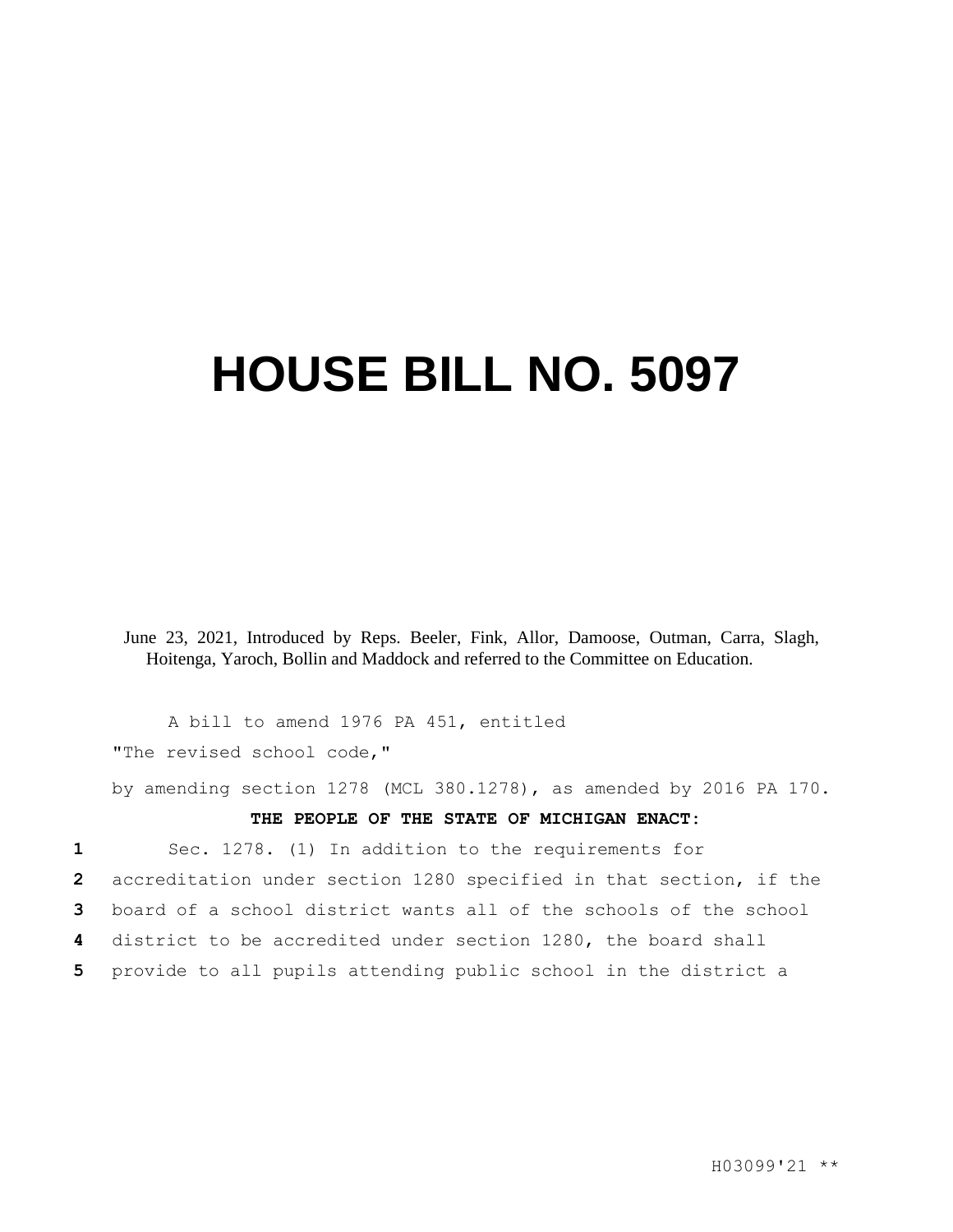core academic curriculum in compliance with subsection (3) in each of the curricular areas specified in the state board recommended model core academic curriculum content standards developed under subsection (2). The state board model core academic curriculum content standards shall **must** encompass academic and cognitive instruction only**, and must not, in any way, include any form of race or gender stereotyping or anything that could be understood as implicit race or gender stereotyping**. For purposes of this section, the state board model core academic curriculum content standards 10 shall must not include attitudes, beliefs, or value systems that are not essential in the legal, economic, and social structure of our society and to the personal and social responsibility of citizens of our society.

 (2) Recommended model core academic curriculum content 15 standards shall must be developed and periodically updated by the state board, shall **must** be in the form of knowledge and skill content standards that are recommended as state standards for adoption by public schools in local curriculum formulation and 19 adoption, and shall must be distributed to each school district in the state. The recommended model core academic curriculum content 21 standards shall must set forth desired learning objectives in math, science, reading, history, geography, economics, American government, and writing for all children at each stage of schooling and be based upon the "Michigan K-12 Program Standards of Quality" to ensure that high academic standards, academic skills, and academic subject matters are built into the instructional goals of all school districts for all children. The state board shall ensure that the recommended model core academic curriculum content standards for history for grades 8 to 12 include learning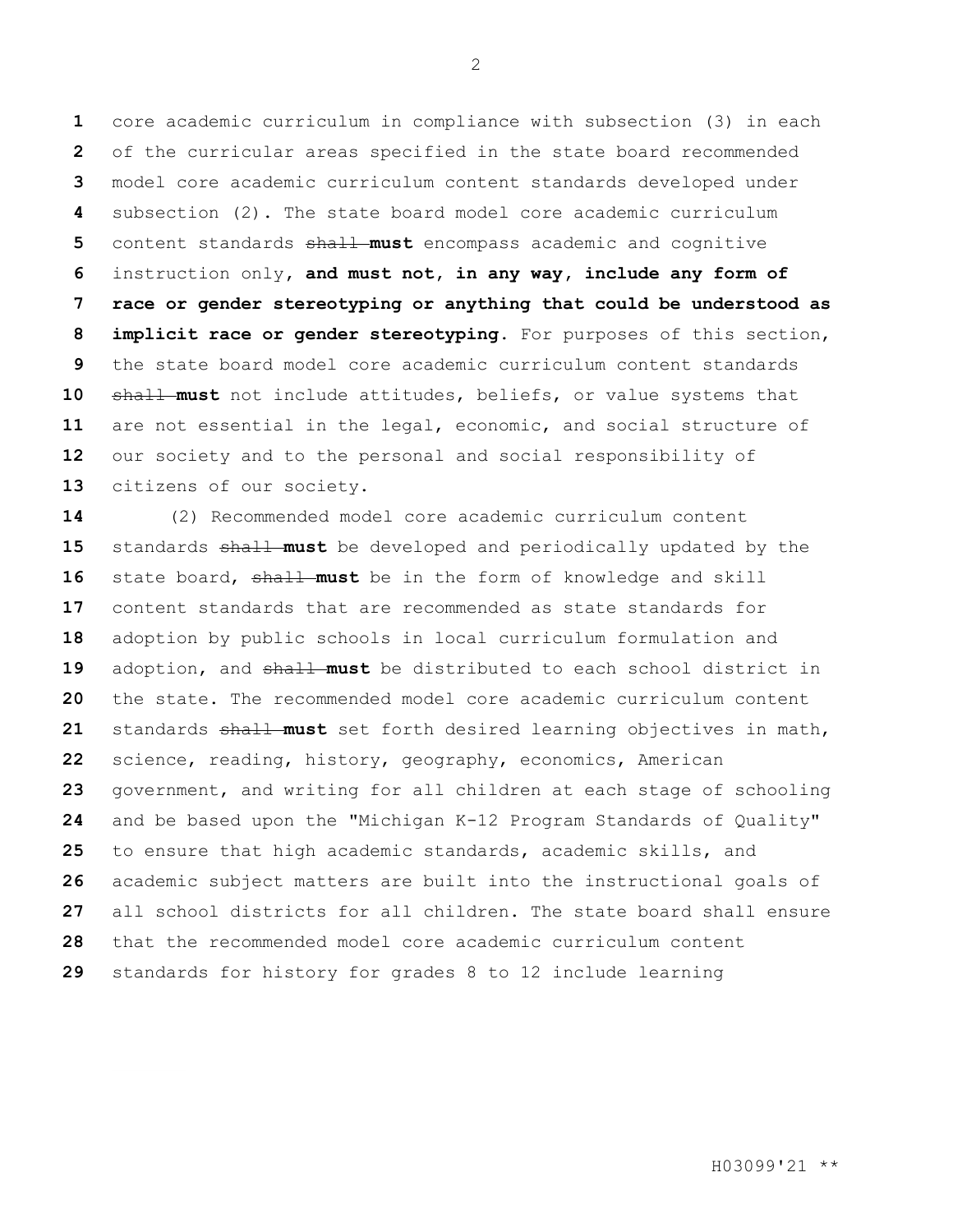objectives concerning genocide, including, but not limited to, the Holocaust and the Armenian Genocide. The state board also shall ensure that the state assessment program and the Michigan merit examination are based on the state recommended model core curriculum content standards, are testing only for proficiency in basic and advanced academic skills and academic subject matter, and are not used to measure pupils' values or attitudes.

 (3) The board of each school district, considering academic curricular objectives defined and recommended pursuant to **under**  subsection (2), shall do both of the following:

 (a) Establish a core academic curriculum for its pupils at the elementary, middle, and secondary school levels. The core academic 13 curriculum shall must define academic objectives to be achieved by 14 all pupils and shall must be based upon the school district's educational mission, long-range pupil goals, and pupil performance objectives. The core academic curriculum may vary from the model core academic curriculum content standards recommended by the state board pursuant to **under** subsection (2). **However, the core academic curriculum must not, in any way, include any form of race or gender stereotyping or anything that could be understood as implicit race or gender stereotyping.**

 (b) After consulting with teachers and school building administrators, determine the aligned instructional program for delivering the core academic curriculum and identify the courses and programs in which the core academic curriculum will be taught. (4) The board may supplement the core academic curriculum by

providing instruction through additional classes and programs.

 (5) For all pupils, the subjects or courses, and the delivery of those including special assistance, that constitute the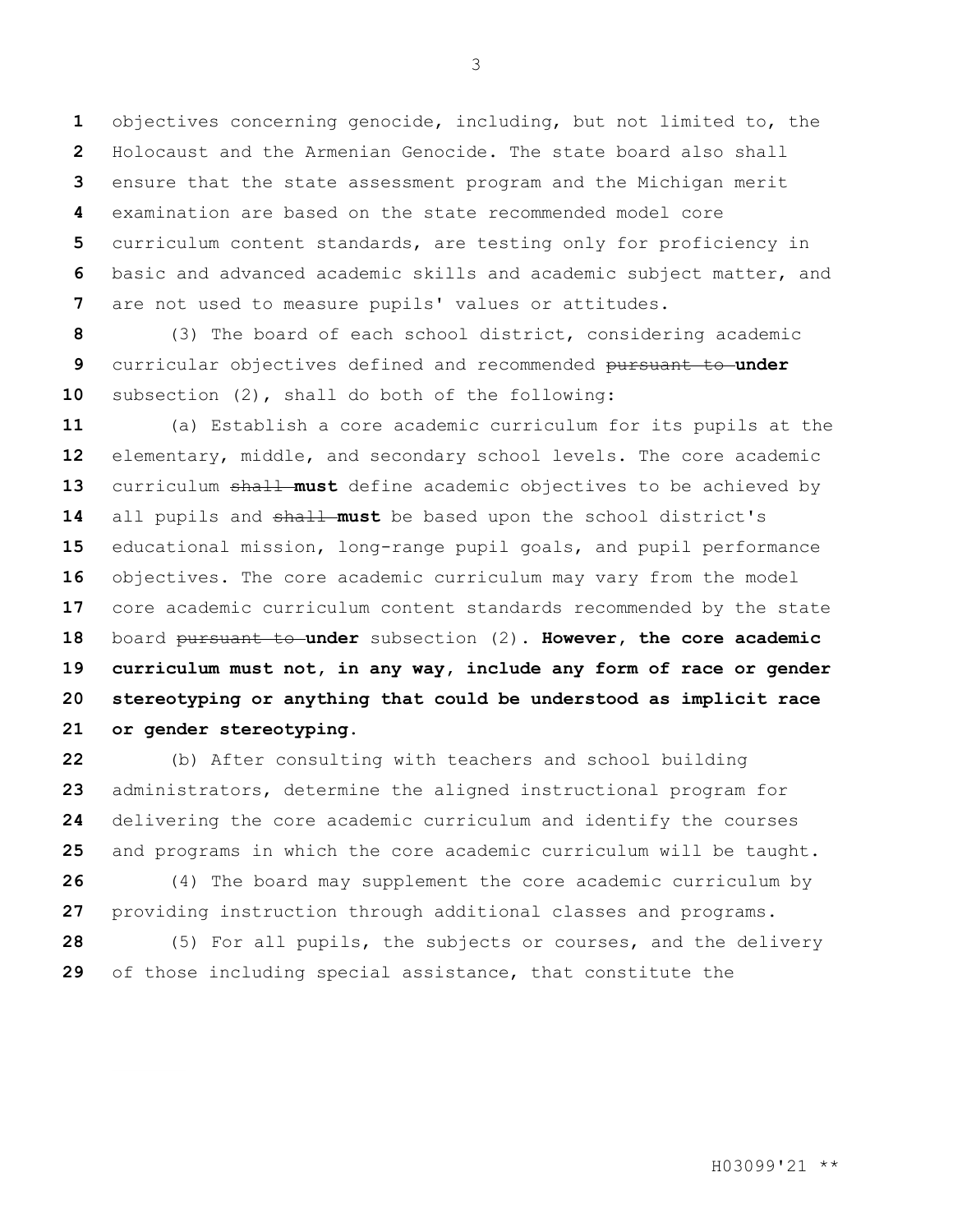curriculum the pupils engage in shall **must** assure the pupils have a realistic opportunity to learn all subjects and courses required by the district's core academic curriculum. A subject or course required by the core academic curriculum pursuant to **under**  subsection (3) shall **must** be provided to all pupils in the school district by a school district, a consortium of school districts, or a consortium of 1 or more school districts and 1 or more intermediate school districts.

 (6) To the extent practicable, the state board may adopt or develop academic objective-oriented high standards for knowledge and life skills, and a recommended core academic curriculum, for special education pupils for whom it may not be realistic or desirable to expect achievement of initial mastery of the state board recommended model core academic content standards objectives or of a high school diploma.

 (7) The state board shall make available to all nonpublic schools in this state, as a resource for their consideration, the model core academic curriculum content standards developed for 19 public schools pursuant to under subsection (2) for the purpose of assisting the governing body of a nonpublic school in developing its core academic curriculum.

 (8) Excluding special education pupils, pupils having a learning disability, and pupils with extenuating circumstances as determined by school officials, a pupil who does not score satisfactorily on the fourth or seventh grade **4 or 7** state assessment program reading test shall **must** be provided special assistance reasonably expected to enable the pupil to bring his or her reading skills to grade level within 12 months.

(9) Any course that would have been considered a nonessential